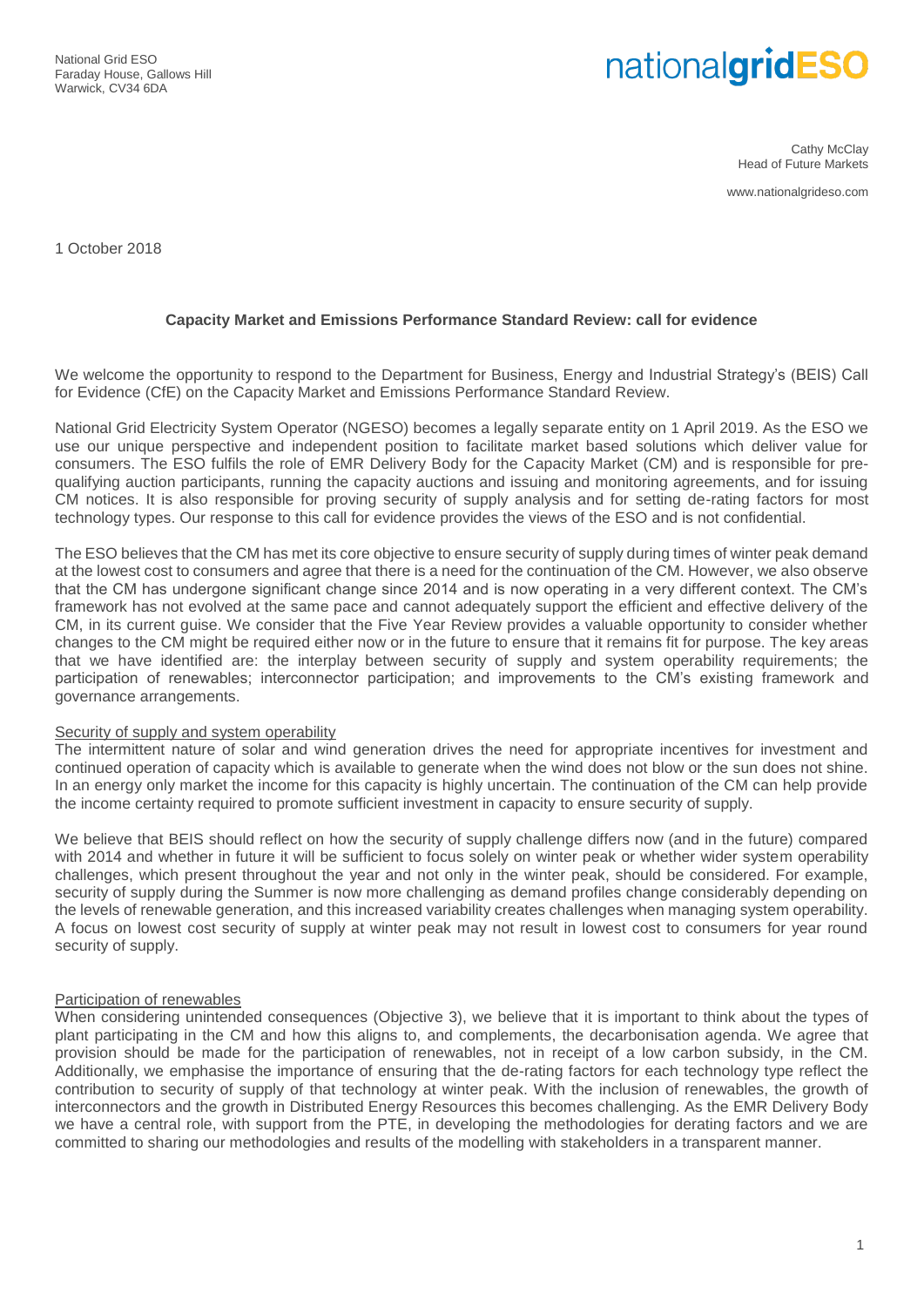#### Interconnector participation

Interconnectors play an important role in delivering security of supply and consumer value. However, it is important that interconnectors' contribution to security of supply (and that of each technology type) is appropriately calculated to maintain the technology neutral principle of the CM. Currently both historic flows and forward looking models are used in the calculation of interconnector de-rating factors. It is our view that the role of historical data in setting final de-rating factors should be a supporting one because with significantly more interconnection and rapidly changing generation mixes in European markets such data may provide a less reliable guide to what might happen in the future.

There is ongoing debate and a range of views in the industry regarding the participation of interconnectors in the CM, with a number of GB transmission connected generators in particular questioning whether they are competing on equal terms. We believe that the underlying issues are complex and that further debate and analysis is required. As the ESO, we can plan an important part in this process.

#### Improvements to governance arrangements

The CM has undergone significant change on a yearly basis since 2014. These changes have removed barriers for new technologies and furthered the overall purpose of the scheme. However, it has been impossible to evolve the CM's framework and the IT systems which support the process at the same pace. As a result, these cannot adequately support efficient and effective delivery of the CM now and in the future if the current incremental approach to change is continued. We believe that significant changes to the framework and IT systems are required to deliver an efficient CM process and that these changes need to be underpinned by appropriate funding arrangements; this could be achieved by way of the uncertainty mechanism for EMR.

We also stress the potential to make certain tactical improvements to lessen the burden of pre-qualification on the Delivery Body and participants. The current process is complicated and incremental change has served to make it even more so. The complexity of the rules and regulations is highlighted by the fact that the latest CM pre-qualification guidance document (v13.0 September 2018) has 242 pages and suggests that there is significant effort required to participate in the CM which may create unnecessary barriers to entry. We believe that the Five Year Review is an opportunity to consolidate some of the piecemeal changes made to date and to rationalise the information that is required for pre-qualification. In our role as Delivery Body, we want to ensure that all data is required and collected from customers at the appropriate time (i.e. not all information is submitted during the six-week pre-qualification window). Further, we consider that the complexity of the current CM Rules in part reflects concerns of non-delivery from CM participants and thus suggest that simplification of the rules, coupled with a stronger penalty regime could mitigate this risk more efficiently and effectively.

We believe there are efficiencies to be gained around CM governance arrangements, notably in the administration of the CM Rules Change process. As such, we see that there is potential merit in having a panel that appropriately takes in to account stakeholder views and co-ordinates and prioritises issues associated with the future development and implementation of CM Rules Changes. The panel would be representative of diverse organisations across industry.

We welcome the opportunity to further discuss the points raised within this response. Should you require any further information or would like clarity on any of the points outlined in this paper then please contact Julian Ross in the first instance at julian.ross@nationalgrid.com.

Yours sincerely

Cathy McClay Head of Future Markets Electricity System Operator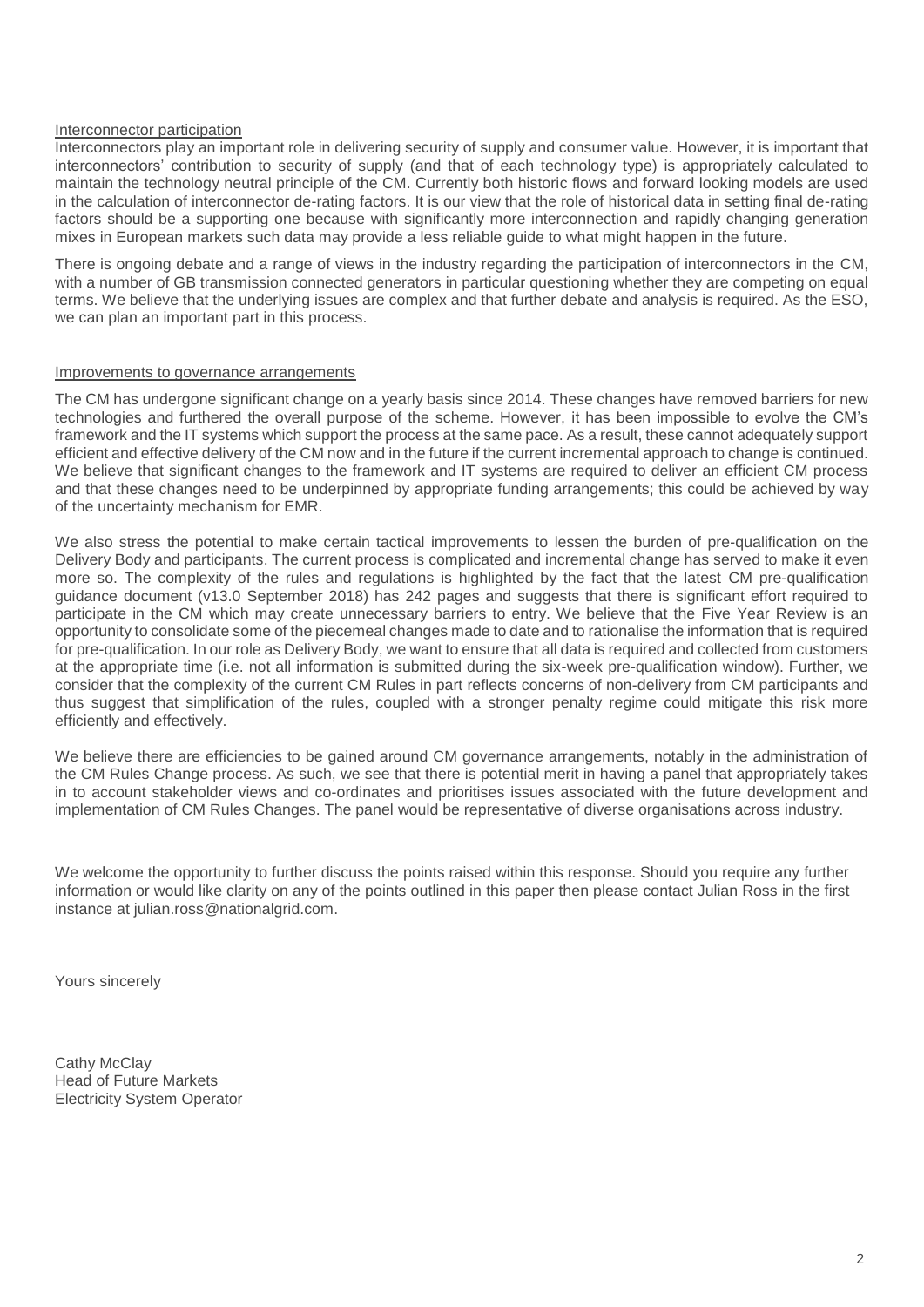## **Appendix 1**

#### **Q1. Do you believe there is a need to maintain the Capacity Market? What conditions would be necessary for the Capacity Market to be withdrawn?**

We agree that there is a need to maintain the Capacity Market (CM). We believe that maintaining the CM through the next few years, as we start to see an increase in the closure of large generating plants, is the best way to continue delivering security of supply at the lowest cost to consumers. We consider that sustained low clearing prices in the auctions is a good indication that it may be timely to withdraw the CM but have yet to evidence this. Therefore, at this time maintaining the CM remains a sensible approach.

## **Q2. Do you believe the current objectives of the Capacity Market remain appropriate?**

Yes, we feel that the current objectives of the CM are appropriate. Delivering security of supply at the most efficient cost to consumers remains a critical objective as ultimately all market arrangements should, in our view, be designed and developed to optimise consumer benefits. Similarly, avoiding unintended consequences also remains an important objective for all market arrangements as these can result in inefficiencies or ultimately distortions. However, we also consider that the Five Year Review provides a valuable opportunity to consider whether changes to the CM might be required either now or in the future to ensure that it remains fit for purpose. We believe that BEIS should reflect on how the security of supply challenge differs now (and in the future) compared with 2014 and whether in the future it will be sufficient to focus solely on winter peak or whether wider system operability challenges, which present throughout the year and not only in the winter peak, should be considered. For example, security of supply during the Summer is now more challenging as demand profiles change considerably depending on the levels of renewable generation, and this increased variability creates challenges when managing system operability. A focus on lowest cost of security of supply at winter peak may not result in lowest cost to consumers for year round security of supply.

## **Q3. Do you think arrangements outlined in section 3.1 are adequate to ensure efficient capacity is secured through the auctions to deliver security of supply?**

We are content that the reliability standard and the target setting process remain adequate to ensure security of supply.

#### **Q4. What are your views on the split between T-4 and T-1 auctions and the amount of set aside?**

The Secretary of State originally set aside 2.5GW for the first and second T-1 auctions, with the intention that DSR (based on industry feedback) was better placed to enter the T-1 auction than the T-4 auction. However, the market has since evolved and DSR now actively participates in the T-4 auction, which means this principle is no longer a driver and, when coupled with a desire to "buy more capacity early", the amount set aside consequently fell to around 0.5GW. Given that liquidity is so far good for the T-4 auction (as shown in Table 3) this limits any cost increases while also increasing the liquidity in the T-1 auction, thus in theory reducing the cost of the auction. The main driver now for T-1 auctions is to adjust for any market, capacity or demand changes since the T-4 auction, thereby ensuring the correct amount of capacity is secured.

#### **Q5. Has the Capacity Market been successful in supporting investment in capacity (new and existing), both directly and indirectly? If not, please identify any change that may need to be made.**

The T-4 CM auction for 2021/22 saw a small amount of new build capacity, while existing generation won 92% of the capacity. The acceptance of lower prices by existing gas CCGTs and nuclear generation contributed to a low clearing price and this may prove challenging for those looking to invest in new build generation, given their potentially low running hours. New Build Generating Capacity Market Units (CMUs) made up the largest group of capacity to exit the auction by classification. However, 84% of the new build capacity that was successful was awarded long-term contracts, which are likely to provide some level of certainty.

Many of the applicants awarded a Capacity Agreement in the T-4 auction for 2021/22 also hold contracts, or are participating in tenders, for ESO balancing services. Amongst demand side participants, revenue stacking (i.e. seeking revenue from participation in multiple markets/services) is commonly seen as necessary to create a sustainable business case. While the CM has been successful in bringing forward smaller scale generation, ultimately its success in this area will be unclear until the first delivery year and any apparent barriers to new investment for all players, irrespective of capacity and size, will need to be addressed.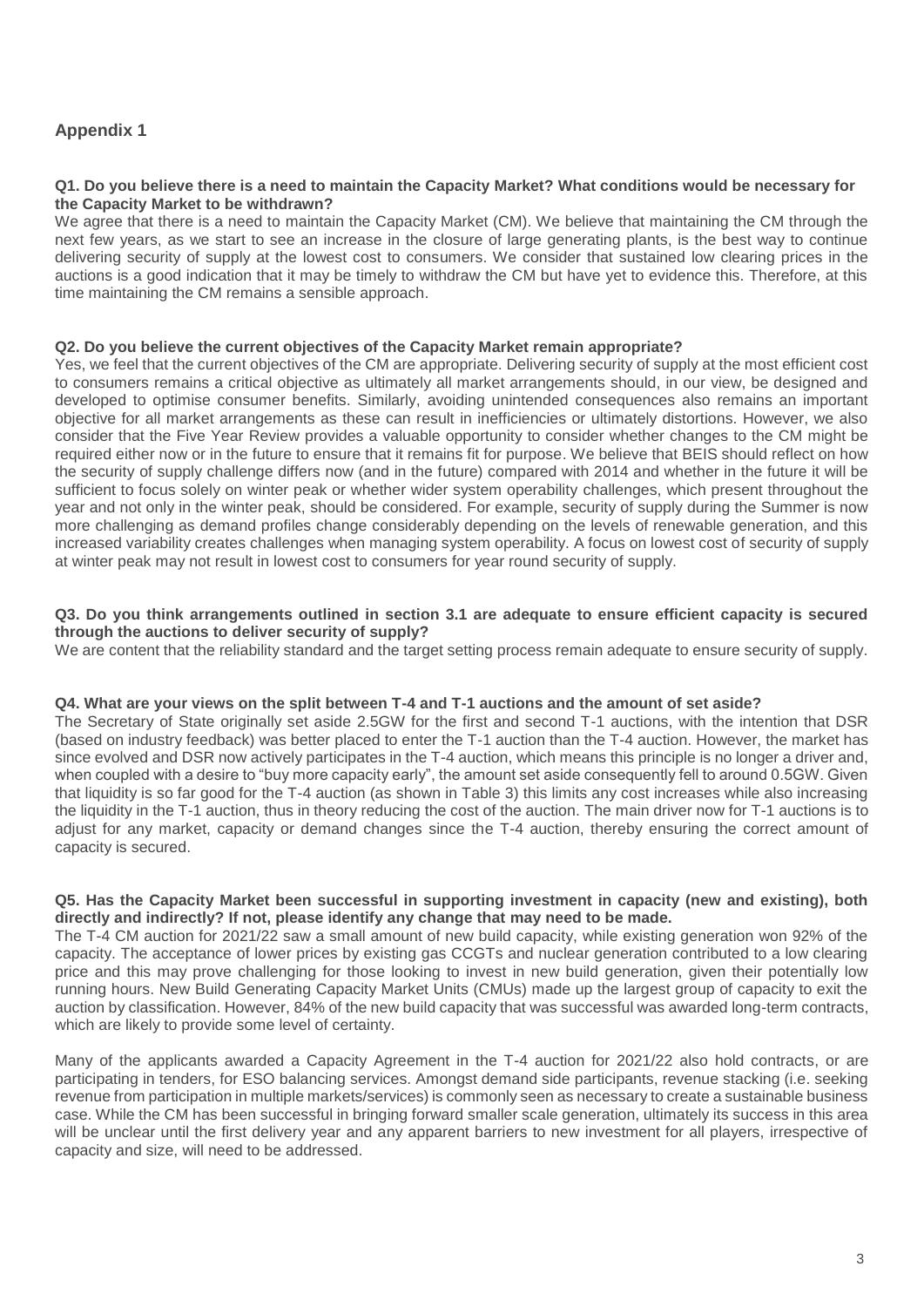#### **Q6. Do the current 1, 3 and 15 year agreement lengths support investment in capacity and do they deliver against the objective of cost-effectiveness?**

We understand that no large capex project has been brought forward by a 15 year agreement. Moreover, some customers have expressed an opinion that 15 year agreements are too long and 10 year agreements may instead suffice for some parties, particularly if the price is low.

#### **Q7. Should penalties be adjusted to strengthen incentives for delivery during stress events? If so, how should penalties be adjusted? Please provide a view on the methodology and factors to consider when settling penalties?**

The current system for penalties displays an unfair bias in favour of larger Capacity Providers (CPs). We believe that the CM would benefit from a robust system for issuing penalties, with a focus on raising charges to encourage CP adherence to the rules and timescales. The current penalty charges fail to act as an adequate deterrent, with many CPs increasingly displaying an appetite for risk due to the low penalties. However, it is important to ensure that penalties are not too penal and therefore become a barrier to entry. Currently, GB has the least penal CM in the world and this could potentially impact security of supply as CPs may decide to take more risk and be less likely to respond during a stress event. Furthermore, previous analysis suggests that some applicants may increase connection entry capacity (CEC) to increase their connection agreement. CMUs may also fail to respond to a Capacity Market Notice as there is little disincentive.

There is also the question of secondary trading which is less likely to receive a liquid market if penalty charges continue at the current rate. The risk of CM stress events has been reduced by secondary trading and volume reallocation (and to a lesser degree DSR component reallocation). To further reduce the risk by creating penalties so low an applicant can never lose money by entering the CM and for that to happen a CMU would have to produce nothing during 24 separate stress events over numerous months (a very unlikely scenario). A progressive penalty charging mechanism may need to be explored if the aim is to reduce the gap in terms of fairness between large and small CMUs. Linking penalties with Value of Lost Load (VoLL) is one option but this may be excessively penal and increase barriers to entry to the extent that CM clearing prices are not delivering best value for the consumer.

We believe that retaining the link between penalties and clearing price (as is current practice) is a sensible and straightforward approach, should penalties be increased in future. There is the potential that if a CMU provided no capacity during a stress event there would be harsher penalties than for a CMU that responded but did not reach its full de-rated value. An alternative option would be to penalise more heavily against the percentage of stress events missed. If a CMU missed 100% of stress events they would fail to provide the function for which the capacity was procured. Equally if a CMU missed 10% of stress events they should receive less penalties. To fully ensure that higher penalties work successfully there needs to be some work done on making secondary trading clearer within the CM rules, noting that additional resource to the Delivery Body will be required to help facilitate this.

## **Q8. Do the current arrangements relating to credit cover and delivery milestones provide sufficient incentives / assurance that capacity will be delivered, with particular reference to DSR?**

Credit cover for new build CMUs is returned long before they are built, meaning their incentive for delivery is to avoid termination fees. It is likely that milestones for new builds provide information on how the site is progressing but this does not provide any incentive to actually deliver.

Credit cover remains an incentive for delivery for DSR units. Unless they meet 90% of their de-rated capacity they lose all their credit cover (and proportionally between 90-100%). This is the only example in Rules and Regulations where a capacity agreement stays in place whilst the credit cover is drawn down. In spite of this, for every Delivery Year to date (both Transitional and Early Auctions) there has been DSR capacity that was awarded an agreement which has then not become proved. Year on year the percentage of pre-qualified capacity which has then become proven has increased; this implies that capacity providers are getting used to the unique CM proving technique.

One possible way to increase DSR providers ability to deliver (not just in EMR but also across the wider energy industry) is to create a register of DSR components. This would align the DSR components across all service types and allow them the opportunity to formalise the information needed. We foresee the best way to run this register would be under an industry framework that would allow the CM to use data from the register and other services.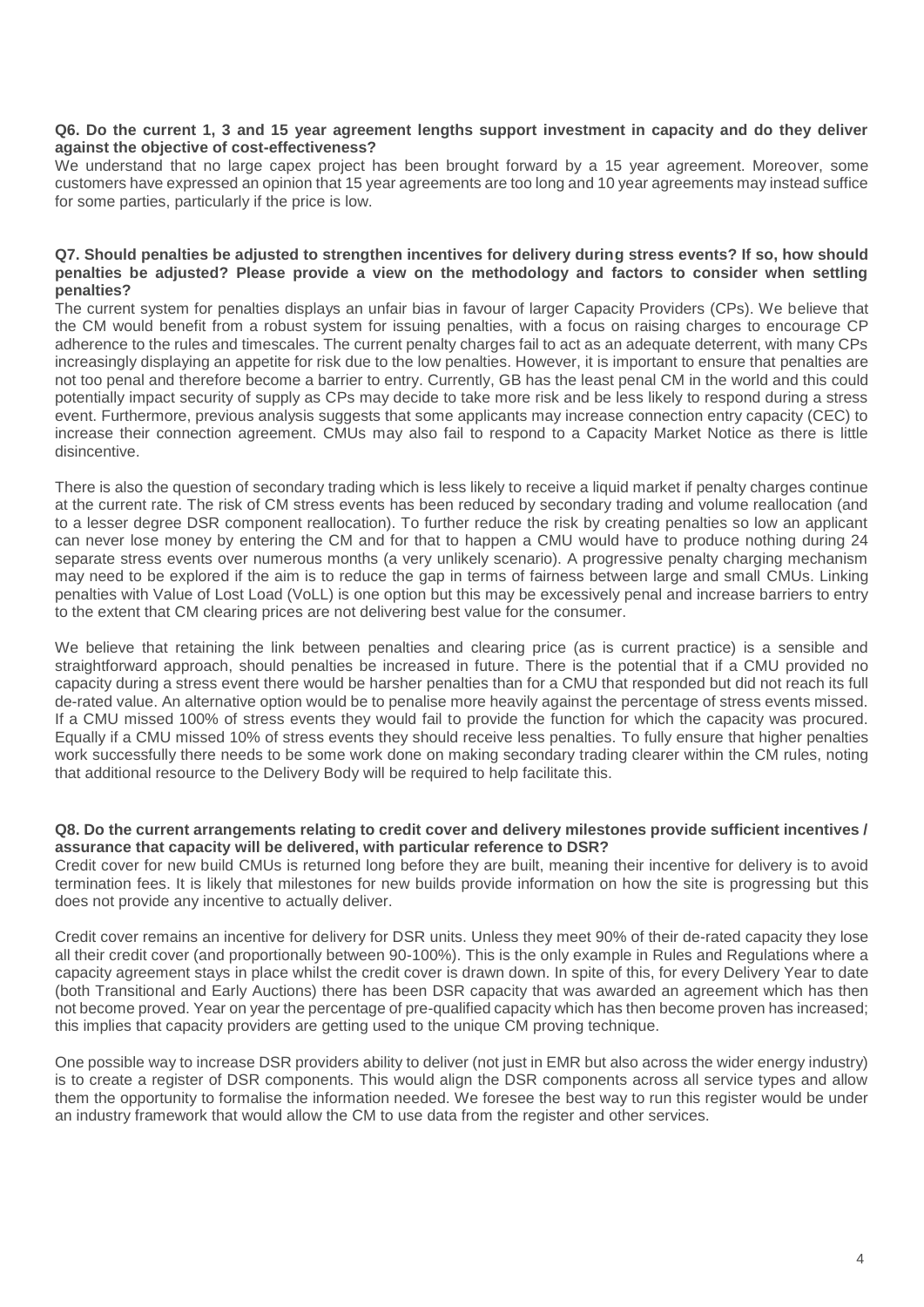#### **Q9. Do the termination events and fees need to be adjusted to create the right incentives for delivery? If so, how? Please provide a view on the methodology and factors to be considered.**

When first written the CM Rules allowed for a number of termination events to occur without termination fees. With these 'loopholes' closed it means that once an applicant commits to an agreement there is no way of delivering without incurring a financial penalty. As these loopholes were closed after the first delivery year it may be advisable to first observe how capacity delivers in forthcoming delivery years before reaching a decision based on limited data, which may subsequently prove to be incorrect.

#### **Q.10 Do any other changes need to be made to ensure delivery of capacity by the different types of technology?** Similar to question 9, we suggest that it may be premature to determine precisely how effective the termination events and fees have been in ensuring delivery of capacity. Equally, the differences between technology types may be less of an issue if penalty fees were higher. Higher penalty fees would mean applicants build an increased level of contingency in to their applications and this would deter speculative applications which are unlikely to deliver capacity. Both factors result in increased delivery of capacity for technology types as a whole.

#### **Q.11 To what extent does the Capacity Market design ensure capacity resources are used in the most effective manner during stress events? Do you have any ideas on how it can further be improved?**

We believe that conventional plant will be utilised appropriately within the CM to ensure stress events are minimised. However, the CfE document articulates well the issues around the effective operation of limited duration technologies like storage. The main area of concern we have relates to the potentially sub-optimal operation of the limited duration technologies which, in the case of storage, could lead to storage operators discharging outside a stress event and, therefore, prolonging the stress event beyond the time it would have lasted if the storage fleet's discharge had been coordinated.

When the de-rating factors for limited duration storage were calculated earlier this year we considered several alternative operational patterns (4 in total) for storage which gave four different de-rating factors, depending on how much storage delivered during a stress event. Of these alternatives, the optimal operation was chosen thus giving the highest de-rating factors for storage. Consequently, if storage is operated sub-optimally then the consumer is not receiving the level of capacity it paid for and thus value for money. A co-ordinated approach (i.e. in line with that assumed when setting the de-rating factor) would deliver the best value for the consumer. The approach to implementation of any such coordination process will require further thought on how best to make the stress event visible to storage operators to ensure they discharge in line with that assumed when setting their de-rating factor. This would not mean removing the storage operator's commercial decision to discharge or not and/or their exposure to penalties, instead it would mean that they are given a clear signal as to when a stress event would likely occur, for instance, via a new notice like a Capacity Market Notice or Demand Reduction Instruction. This would, as much as possible, ensure that they are discharged in a coordinated manner to best mitigate the stress event, give greater visibility to the storage operators of a stress event and give consumers value for money. Should such a notice be implemented, then further thought would be required in relation to the CM penalty regime and how this could be linked to the notice from the ESO as well as what was delivered rather than simply what was delivered in a stress event.

#### **Q12. Do the de-rating factors correctly recognise the contribution made by different technologies to security of supply? What changes need to be made?**

While the current approach to calculating de-rating factors has worked well, in the future, as the generation mix changes, a more appropriate approach to calculating de-rating factors for distribution network connected generation is required. The current approach utilises the closest transmission network connected generation technology de-rating factors mainly due to the lack of equivalent data for distribution connected generation. However, with the procurement of historical output data per distribution connected site we should be able to create the equivalent availability based de-rating factors. This is particularly important as the market changes because small scale generation will most likely behave more flexibly than larger scale plant and will, therefore, have a different operational pattern and potentially different contribution to security of supply, and thus appropriate de-rating factors are required to ensure value of money for consumers. During this process, the ESO will engage with the Panel of Technical Experts (PTE) to ensure our analysis is robust and fit for purpose ahead of any industry consultation and submission to Ofgem's rules consultation.

We also believe that it is necessary to change the implementation of de-rating factors and the level of capacity they are applied to. As the CfE points out, Ofgem have already reviewed this but were unable to reach a conclusion. De-rating factors for stations are currently modelled against the Transmission Exit Capacity (TEC) which is also the level of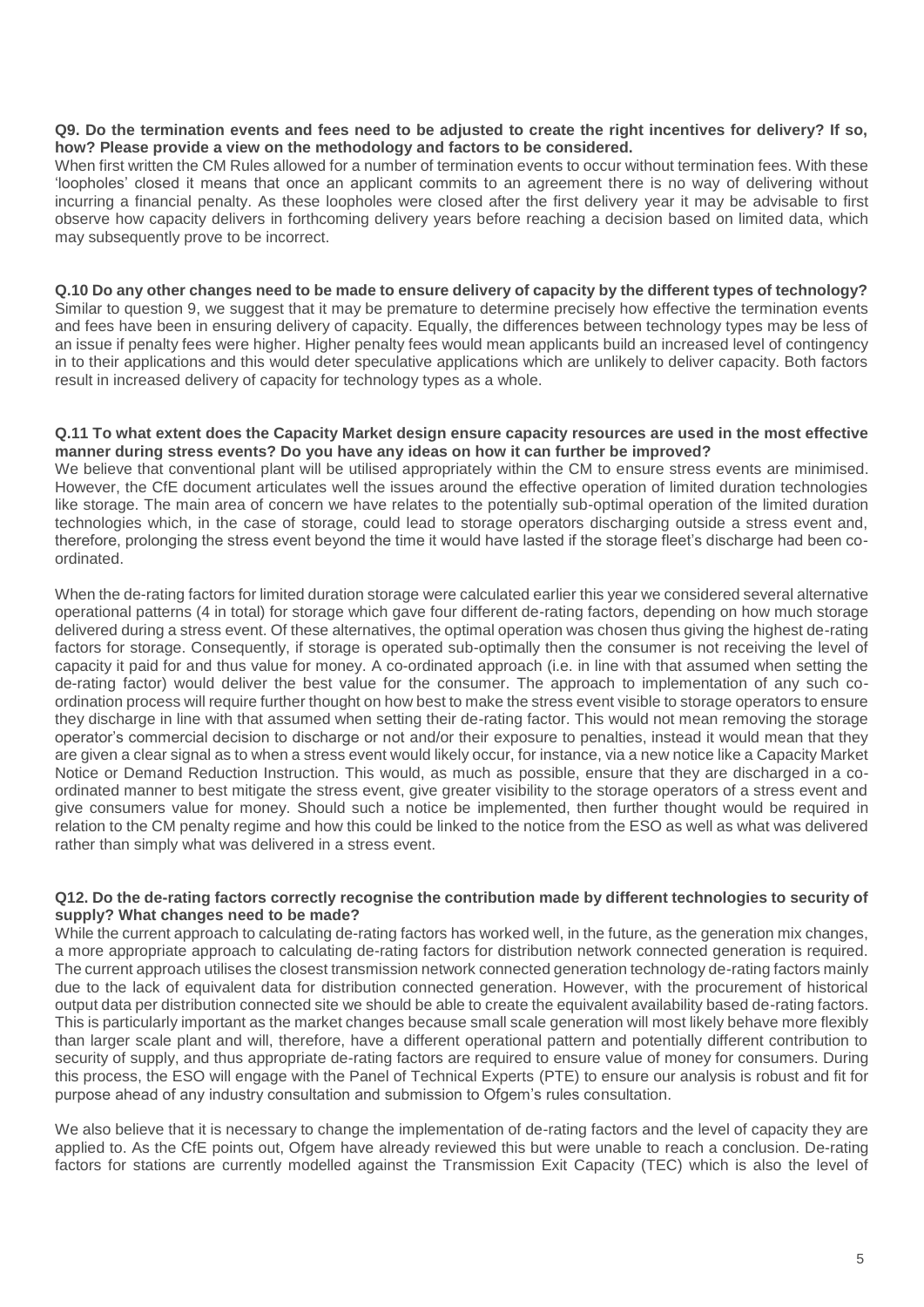capacity on which transmission charges are based. However, CMUs are often quoted as sub sets of the station which when aggregated up are at a level greater than their TEC. This discrepancy for the T-4 auction can be corrected for in the T-1 auction but it is not fully rectified, as any successful station in the T-1 auction can overstate their capacity and consequently consumers are not receiving the level of security of supply they are paying for. To ensure consumers receive value for money aggregated CMUs by station should not be able to exceed their TEC.

Regarding limited duration technology de-rating factors, we agree that they should be based on the Equivalent Firm Capacity method to ensure their contribution is correctly modelled. Hence, we are supportive that the 5-year review considers an approach to verifying the duration of any technologies that could be limited but should also consider the applicability of the performance/penalty and testing regimes for these technologies as their operation will be different to conventional plant.

#### **Q13. Do you think there are sufficient safeguards in place to reduce the risk of over-procurement? If not, what changes could be made to further reduce the risk of over-procurement?**

Yes, as the modelling process that generates the recommended level of capacity to secure through the auction is closely scrutinised by BEIS, Ofgem and the PTE, and delivers value to the consumer. Evidence to support this view is that the market is delivering more capacity than is secured through the auction (as seen in 17/18 and 18/19) as stations without CM agreements are staying open because they believe there is value in the wholesale market.

## **Q14. Do you believe that the auctions have been sufficiently liquid to date and to ensure strong competition? If not, how could we improve liquidity and competition?**

As shown in Table 3 in the CfE document, the level of capacity that has pre-qualified has been well in excess of the target capacity and this has likely contributed to the low clearing prices. However, care needs to be taken within this assessment as to the number of participating companies which could potentially limit the perceived liquidity. To date there has been only one auction - the 2017/18 Early Auction - with lower liquidity due in part to only very limited new capacity participating, but nonetheless the auction cleared at a low price. In future, as coal plant close and nuclear plant approach their planned closure dates, liquidity should begin to reduce and clearing prices will, in theory, start to rise which should bring forward the additional new capacity or DSR required to replace this closing capacity.

## **Q15. What further changes are needed to better facilitate the participation of new, innovative or smart technologies, including from DSR, in the Capacity Market?**

New technologies have a higher unit cost of energy than traditional technologies because they are less proven and do not benefit from economies of scale in production; this means that stacking services with CM contracts is seen as essential for non-traditional technologies. However, the requirement to provide bulk energy for a long duration across a CM Event means that a lot of non-traditional technologies (e.g. batteries) are de-rated or cannot participate at all (e.g. intermittent). This is because new innovative technologies generally involve using energy more intelligently and flexibly, rather than creating a lot of energy to be used. To bring more new flexible technologies into the CM, the requirements they would have to meet in a CM Event would have to be relaxed, or an additional reduced duration CM product would have to be introduced, both of which could dilute the intent of the CM itself.

In terms of process, the simplification of DSR pre-qualification would assist with lowering barriers to smaller, nontraditional parties. This would result in an administrative cost reduction up front, but this would have to be balanced against potential lower quality service. Other areas of administration that could be simplified include contract terms, as there is insufficient flexibility in contract terms for non-traditional technologies and business models, and streamlining the application process based on customer experience (e.g. drawing on best practice model such as the HMRC tax return system). A further option would be to consider what other technical characteristics it is worth including as necessary in a stress event above and beyond simple MW capacity, and whether it is economic and efficient to procure these through the CM. One example would be 'grid synchronicity', i.e. a combination of inertia and instantaneous reactive capability, the provision of which would reduce the severity and duration of a stress event.

## **Q16. How could we go about allowing augmentation of batteries?**

We understand that the augmentation of batteries, i.e. the inclusion of additional cells and the extension of battery capacity, might in some circumstances be an efficient investment in technology but there remain some concerns that the existing arrangements to allow for CM participation might be considered onerous. We feel, however, that for optimal consumer outcomes (and avoidance of the risk of non-delivery) the augmented battery would need to participate in an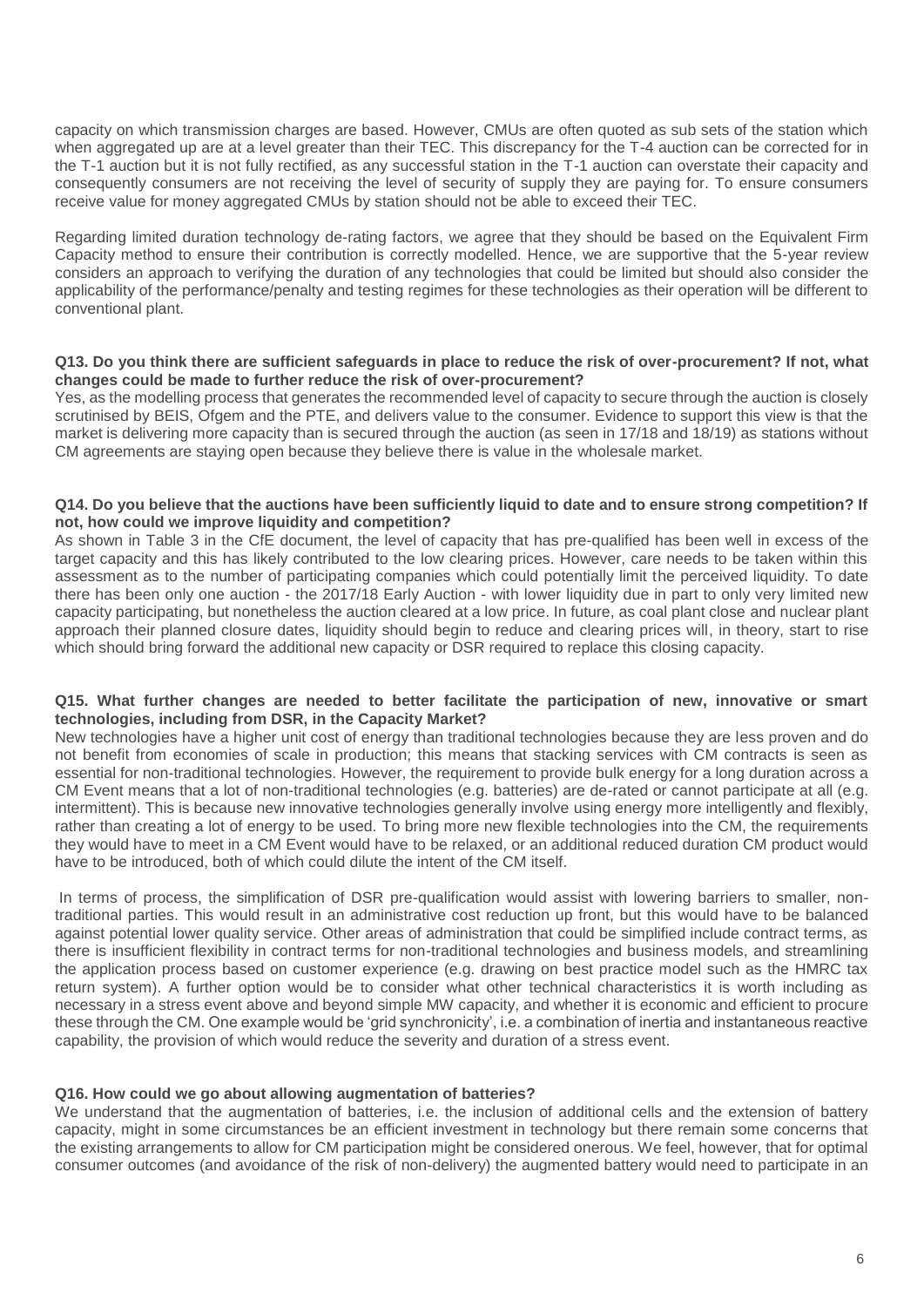additional auction and would require a separate CMU and potentially separate metering arrangements. Complex allocation rules to allow for CM settlement might be developed without metering arrangements but, when applied to multiple parties, this would introduce complexity and further risk that delivery cannot be robustly met. Our response to question 24 should also be considered in this context.

## **Q17. Please provide any other ideas on how to improve cost effectiveness of the Capacity Market?**

The CM has undergone significant change on a yearly basis since 2014. These changes have removed barriers for new technologies and furthered the overall objectives of the scheme. However, it has been impossible to evolve the CM's framework and the IT systems which support the process at the same pace. As a result, these cannot adequately support efficient and effective delivery of the CM now and in the future if the current incremental approach to change is continued. We believe that significant changes to the framework and IT systems are required to deliver an efficient CM process and that these changes need to be underpinned by appropriate funding arrangements.

The current pre-qualification process is complicated and incremental change has served to make the process even more so. The complexity of the rules and regulations is highlighted by the fact that the latest CM pre-qualification guidance document (September 2018) has 242 pages and suggests that there is significant effort required to participate in the CM which may create unnecessary barriers to entry. We believe that this review provides an opportunity to consolidate some of the piecemeal changes made to date and to rationalise the administration process and information that is required for pre-qualification. For example, ensuring that all data is required and collected from customers at the appropriate time rather than all information being submitted during the six-week pre-qualification window as is current practice. Simplification of the CM Rules to ease the burden on participants is also one of the priority areas in Ofgem's open letter on the Five Year Review, which we support. Further, we consider that the complexity of the current CM Rules in part reflects concerns of non-delivery from CM participants and thus suggest that simplification of the rules, coupled with a stronger penalty regime could mitigate the risk more efficiently and effectively.

## **Q18. What are the main distortions in competition that need to be addressed to ensure a level playing field in the CM auctions?**

The fast-changing energy landscape has resulted in several distortions in the CM. While efforts have been made to update the CM Rules accordingly to ensure that the CM remains a level playing field for all participants, this has had the effect of creating unintentional distortions. Addressing a small number of distortions in isolation risks creating smaller, less visible distortions. For example, the distinct rules for DSR and interconnectors create distortions with the CM. Yet if DSRs and interconnectors were to be treated in accordance with the same rules then the fundamental differences between the two technology types would be unaccounted for. Thus, there is a need to accept that market distortions will occur where different technology types are moulded to fit disparate functions.

#### **Q19. Are there distortions in the interaction of the various markets (wholesale, ancillary, CM) or their charging arrangements which impact the effectiveness of the CM?**

Aside from the entry of over 2GW of new build interconnectors into the CM auction, one of the drivers for a low auction clearing price was the introduction of a large volume of reciprocating engines. Although reciprocating engines are highly flexible (and more flexible than coal plant) they have relatively high marginal costs. Having such a low clearing price in the last CM auction puts projects of this kind at risk, particularly as income from Embedded Benefits (Triad payments) is reducing and the economics of building embedded generation projects becomes more challenging as a consequence. The T-4 Capacity Market Auction for 2021/22 saw a small amount of new build capacity; existing generation won ~92% of the capacity. The acceptance of lower prices by existing gas CCGTs and nuclear generation contributed to the low clearing price; this may prove challenging for those looking to invest in new building generation, given their potentially low running hours. Further, we note that work we are undertaking to increase competition and reduce the costs of provision of ancillary services will make the economics of new projects even more challenging with an increase in competition but this is down to market interactions rather than distortions.

Many of the Applicants to be awarded a Capacity Agreement in the T-4 Auction for 2021/22 also hold contracts for, or are participating in tenders for, ESO Balancing Services. Amongst demand side participants, revenue stacking - seeking revenue from the participation in multiple markets/services - is commonly seen as necessary to create a sustainable business case.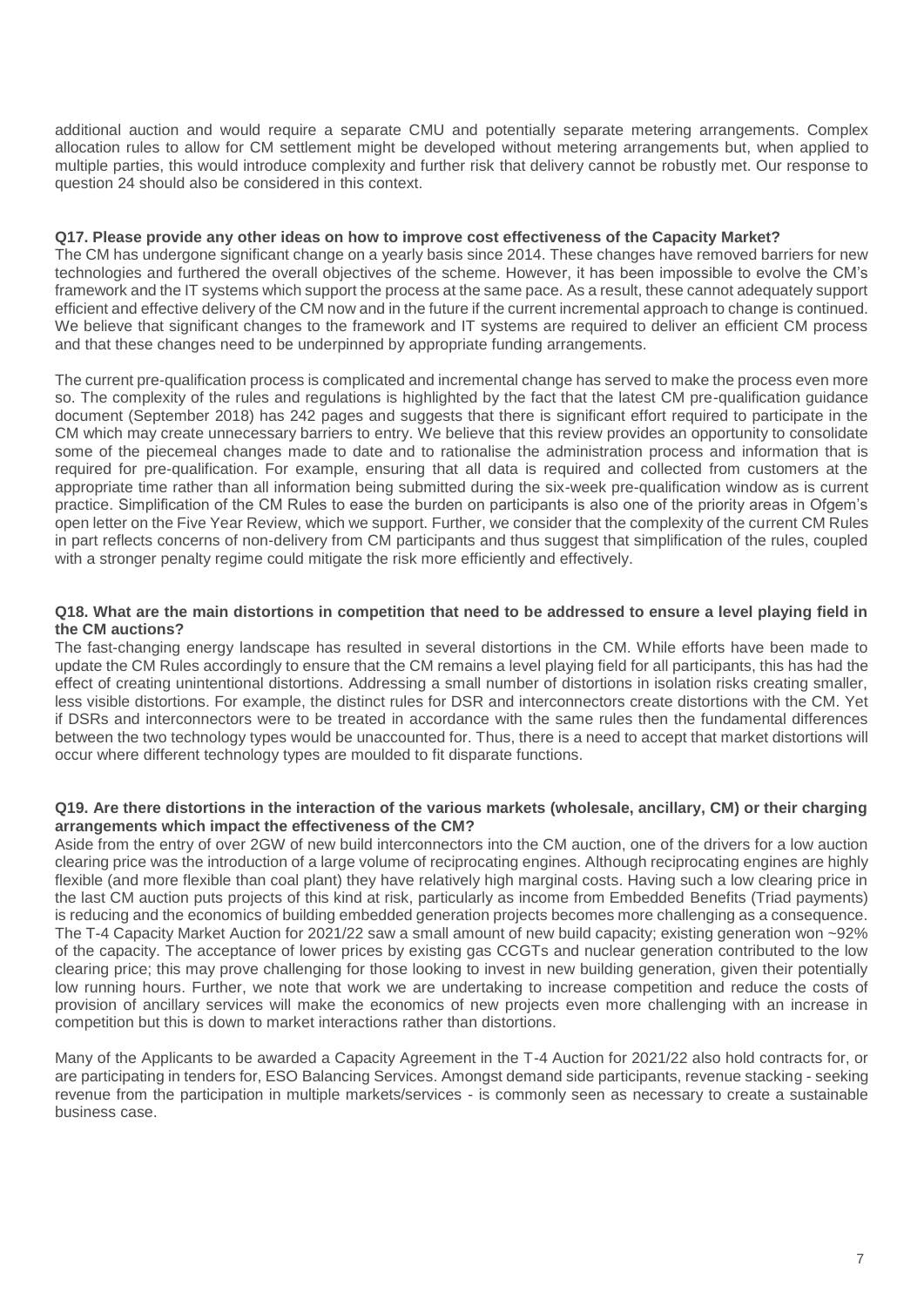## **Q.20 How could the Capacity Market better complement the decarbonisation agenda, whilst still ensuring technology neutrality?**

When considering unintended consequences (objective 3), we believe it is important to think about the types of plant participating in the CM and how this aligns to and complements the decarbonisation agenda. We agree that provision should be made for the participation of renewables, not in receipt of a low carbon subsidy, in the CM. Additionally, we acknowledge the importance of ensuring that the de-rating factors for each technology type reflect the contribution to security of supply of that technology at winter peak. With the inclusion of renewables, the growth of interconnectors and the growth in DSR this becomes especially challenging. As the EMR Delivery Body we have a central role, with support from the PTE, in developing the methodologies for de-rating factors and we are committed to sharing our methodologies and results of the modelling with stakeholders in a transparent manner.

## **Q21. Should wind and solar be allowed to participate in the Capacity Market? Why?**

ensure capacity payments are going to generators with correct agreements.

Yes, we believe that wind and solar should participate in the CM to ensure a diverse energy mix, but note that it would be necessary to develop de-rating methodologies and modelling to establish de-rating factors (likely to be very low; refer to question 24) and appropriate performance measures for these specific plant types.

## **Q22. What factors need to be considered to enable renewables to participate in the Capacity Market whilst ensuring security of supply.**

The EMR Delivery Body supports the idea of enabling renewables to participate in the CM although there are practical limitations that need to be considered. These are unlikely to cause any significant problems if clear rules are established in advance and the correct resource is made available. The main factor that needs to be considered in relation to the participation of renewables is the de-rating of wind and solar technologies and appropriate performance measures (please refer to questions 20 and 21).

#### **Q23. What factors need to be considered to enable the participation of hybrid projects in the Capacity Market?** In our role as EMR Delivery Body we appreciate the advantages of including hybrid projects, both for applicants and operability of the system. However, the practical implications of such a change would require careful consideration before new technologies are welcomed into the CM. The question of how to de-rate hybrid technologies poses an obvious challenge as it would be necessary for technologies to be defined prior to the publication of the Electricity Capacity Report (ECR), thereby allowing proper modelling of the technology types in joint use. Moreover, robust metering and metering assessment would also need to be in place to accurately establish the source of the capacity to

## **Q24. What factors need to be considered when developing the de-rating methodology for wind and solar? What approach could be taken to de-rating hybrid CMUs?**

By their very nature wind and solar technologies are intermittent and are not always in control of their output and consequently their contribution to security of supply needs to be modelled differently to that of conventional plant. An internationally recognised approach to modelling intermittent generation involves the contribution to security of supply being based on an Equivalent Firm Capacity (EFC). An EFC is defined, for a given penetration of that resource, as what is the amount of perfectly reliable firm capacity it can displace while maintaining the exact same risk level (as defined by a suitable statistical metric e.g. LOLE). This approach has recently been utilised in the development of de-rating factors for limited duration storage and to utilise it again for wind and solar ensures consistency of application, technology neutrality and cost effectiveness.

To deliver EFC based de-rating factors a time sequential model will be required to model the impact on security of supply not only of the average of the wind or solar fleet but also the contribution of the next MW of wind or solar. It is this incremental MW that should be used to calculate de-rating factors for wind and solar in any subsequent auctions. However, care will need to be taken to check for any potential interaction between wind, solar and storage effecting derating factors. In addition, further thought needs to be given to how these technologies will be expected to perform under a stress event to ensure a level playing field with conventional plant.

Hybrid CMUs could provide an important contribution to security of supply in future and consequently will need their own de-rating factors. There are potentially a myriad of different combinations involving wind, solar and batteries plus their network connection contracts and associated network integrity constraints which would mean no single de-rating factor fits all. Though impractical to calculate de-rating factors for individual sites, it would be possible to develop a small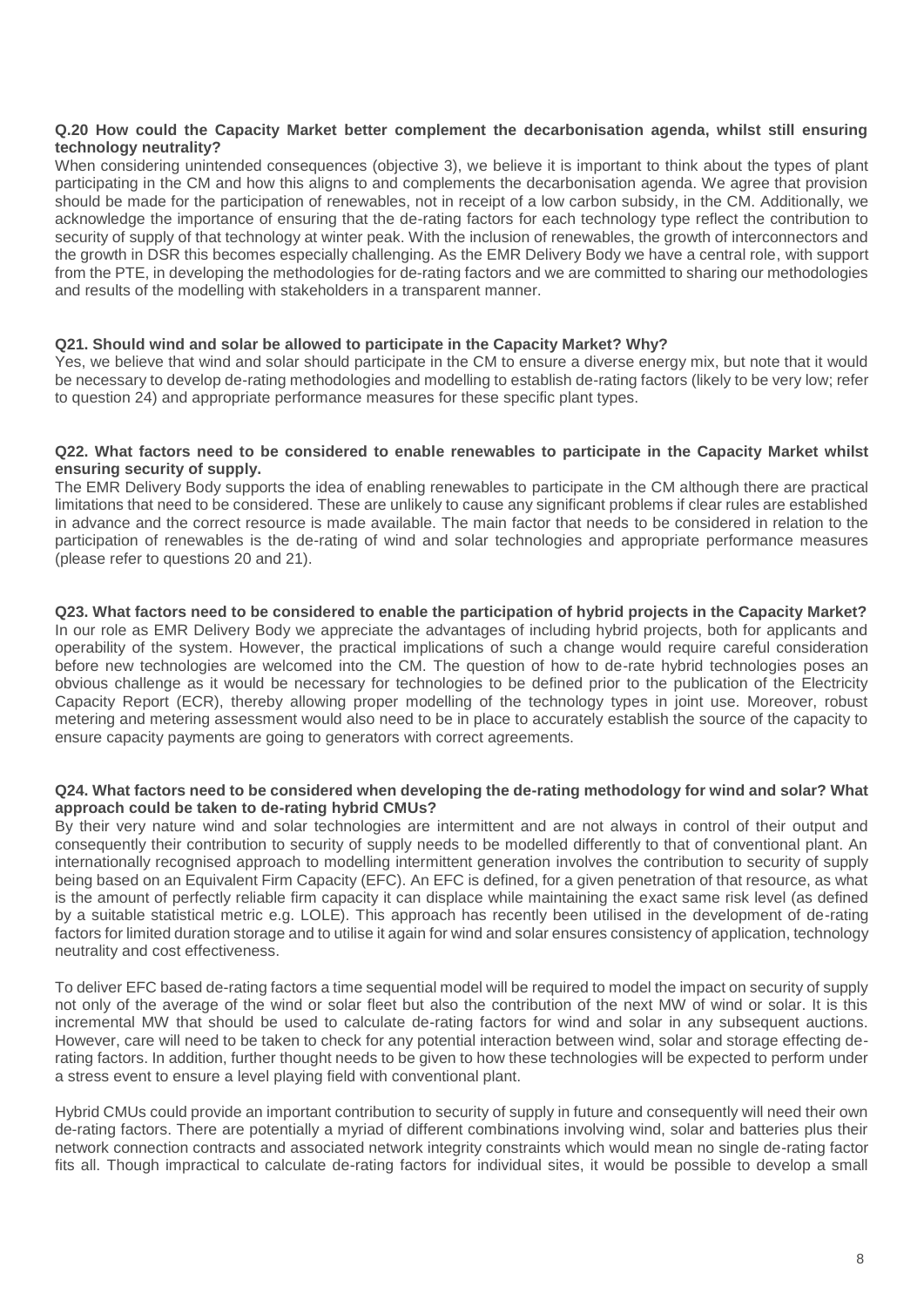number of hybrid categories which sites could then prequalify against. The workload to deliver these hybrid categories would be large and would need to be planned for well in advance of any implementation.

#### **Q25. For co-located projects, do you think that all components of the site (both the CM eligible and non-CM eligible) will be able to provide their full capacity during the system stress event due to local distribution or transmission network constraints?**

There are very few hybrid sites currently in existence, meaning these would not necessarily provide a solid guide to future developments. Several DNOs have already stated that for sites where the aggregated capacity of the two technologies is greater than the connection capacity they would only be allowed to export to the level of capacity in the connection agreement to ensure the integrity of the network. Hence, both could not operate at full output unless the connection agreement allowed it, but that withstanding the business case for a hybrid site is to share the use/cost of the equipment to deliver continuous generation when the wind does not blow or the sun does not shine. Consequently, we would anticipate the need to identify which technology is generating to correctly allocate the CM eligible or renewable support output and the relevant payments and/or penalties, whether this is via separate metering or an allocation process to again ensure value for the consumer.

## **Q26. What lessons can be learnt from the participation of renewables in other overseas capacity markets?**

Across the world several countries allow renewables to participate in CMs. However, their contribution to security of supply is calculated in different ways. This varies from an EFC approach to historical output at peak demand although the latter is applied generally when wind or solar are only a small proportion of the total generation mix. Another lesson relates to the potential use of penalties to influence the amount of capacity to participate in the CM. This was recently seen in Ireland where only 0.2GW of wind was successful, with most wind (4.5GW) not entering a bid due to concerns over the penalty regime and the impact on other support mechanisms. Hence, to encourage participation of wind and solar in the CM it is vital that an appropriate penalty regime, which is fair both to the developer and the consumer, is designed.

**Q27. Is the current de-rating factor methodology for interconnectors appropriate for assessing their contribution to security of supply? Are there any particular challenges or risks you wish to highlight?** The method we currently use (as outlined in our Electricity Capacity Report) has been developed over several years, with support from the PTE to ensure it is fit for purpose. Advancements made during this time include: improved European weather data, the procurement and use of a pan-European model and the development of European scenarios in collaboration with TSOs, industry stakeholders and academia.

There are many factors which affect the flow and availability of interconnectors to support security of supply at times of system stress in the UK and across Europe, and this makes modelling such situations extremely complex. The current approach to modelling will need to evolve over time, as new information and techniques become available, while remaining flexible enough to accommodate how the market is changing. We look forward to working with industry to deliver further process enhancements in the future. It is our view that the role of historical data in setting final de-rating factors should be a supporting one because with significantly more interconnection and rapidly changing generation mixes in European markets such data may provide a less reliable guide to what might happen in the future.

**Q28. What other factors need to be considered to ensure that interconnectors and domestic capacity providers compete on a level playing field? Please provide ideas on how any issues you have identified can be addressed?** Interconnectors play an important role in delivering security of supply at a cost benefit to consumers. However, it is important that interconnectors contribution to security of supply (and that of each technology type) is calculated in a fair way to maintain the technology neutral principle of the CM. The modelling work we undertake endeavours to do this and has been developed over several years with both scrutiny and support from the PTE to ensure it is fit for purpose. This modelling process will continue to evolve over time as more information becomes available.

The factors to be considered in determining whether there is a level playing field for interconnectors to participate are extremely complex because many interactive elements are at play. However, those which might be explored relate to the risk and reward of operation and we understand from our customers that they have some concerns about these matters. For example, consideration of whether risk and reward balance one another out in comparison between the interconnector cap and floor regime versus conventional plant in the wholesale market. Similarly, the proportion and importance of CM revenues to the total revenue of the interconnector and/or conventional plant could be investigated.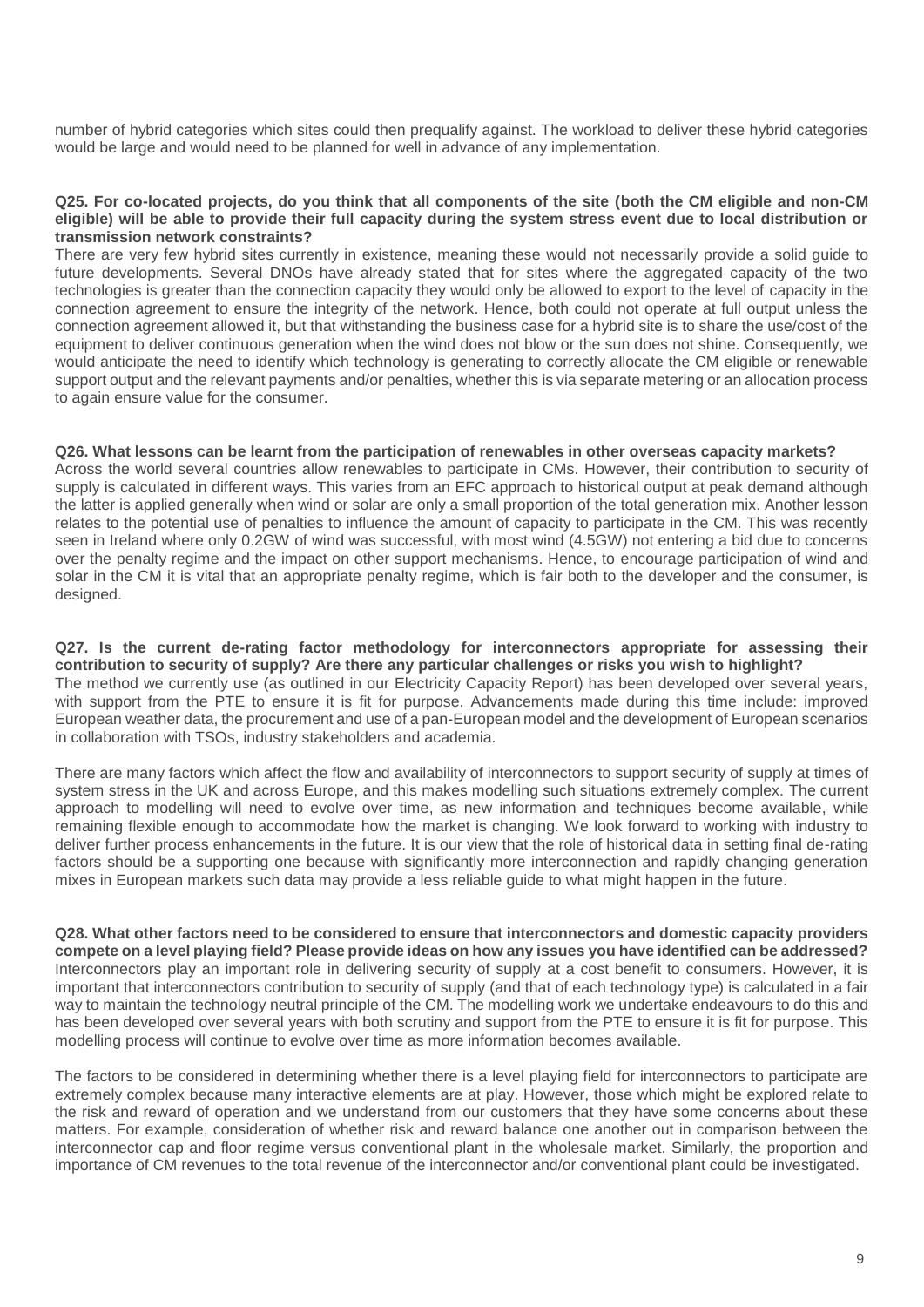There is ongoing debate and a range of views in the industry regarding the participation of interconnectors in the CM, with a number of GB transmission connected generators in particular questioning whether they are competing on equal terms. We believe that the underlying issues are complex and that further debate and analysis is required. As the ESO, we can play an important part in this process.

#### **Q29. How could we facilitate direct participation of overseas capacity in the future?**

EU regulations mean that overseas capacity must be allowed to enter the GB CM and this is currently achieved by allowing interconnectors to participate. To facilitate the direct participation of overseas assets in the CM it would be necessary for interconnectors to be treated differently to how they are at present. If a distinction is not made then any capacity coming from overseas is at risk of being double counted, as the interconnector may also have a capacity agreement in place.

Allowing direct overseas participation, rather than interconnection participation, may make the auctions more liquid but any savings made from those auctions would likely be negated by the impacts of allowing this participation. For example, the complexity of having two countries with differing market arrangements increases the numbers of rules and regulations, along with the possibility of market distortions, and the general scarcity of capacity could post a risk in terms of prioritisation should two stress events occur simultaneously in two different countries linked by an interconnector. Further, the modelling of multiple markets creates risks associated with increased parameters and the chance to under / over procure capacity, and where the border of the CM ends, as ultimately the interconnectors would be the limiting factors in terms of capacity. Hence, it is important to further consider how this arrangement would work when a CM provider has an agreement in two countries, particularly in the event of simultaneous stress events.

The current model of interconnector participation ensures foreign participation whilst limiting the complexity (outlined above) of allowing direct participation. With an already complex set of rules and regulations, we suggest that any solution must balance the benefits with the possible additional complexity.

#### **Q30. To what extent do the current institutional arrangements support an effective change process? Please provide suggestions on how issues can be addressed.**

The timelines involved in the current change process introduce a number of operational risks which relate to the development of subsequent changes in EMR systems. Typically, the time periods between CM Rules being laid and the requirement for system changes associated with the new rules going 'live' is very short. To account for this eventuality, much of the system development takes place alongside the consultation process, which is before a final outcome has been confirmed. This approach introduces significant risk since expenditure can be wasted in developing functionality that is subsequently not required or needs to be amended. It is also difficult to accommodate large scale system changes as the limited time scales are not conducive to major development work.

To address this problem, we recommend that the timing for implementation of rules and regulation changes is adjusted. Sufficient time is required to develop the system before the relevant functionality is required and system development can then commence after the final rules and/or regulations have been laid. For example, we propose that where rule changes are published in the month of June and an update of the EMR portal for pre-qualification is required then the rule change should only come in to effect for the pre-qualification period in the following year. We appreciate that there are some circumstances where system changes will be required within a shorter timescale and therefore suggest that a mechanism for handling urgent changes is introduced. Further, there should be very strict criteria to determine whether a change is categorised as urgent. We suggest that only changes relating to significant inconsistencies in the rules or regulations, that could result in a major deviation from the policy intent of the CM scheme, should be considered as an urgent change. For example, a change to remove a barrier to entry that otherwise prevents participation. A shorter implementation timeline can be agreed for changes deemed to be urgent, potentially before the start of the prequalification period in the same year. However, it would be important for firm rule or regulation drafting to be received before development begins to reduce the potential risk of financial waste linked to developments which subsequently require revision.

We also believe there are efficiencies to be gained around CM governance arrangements. As such, we see that there is potential merit in having a panel that appropriately takes in to account stakeholder views and co-ordinates and prioritises issues associated with the future development and implementation of CM Rules Changes. The panel would be representative of diverse organisations across industry.